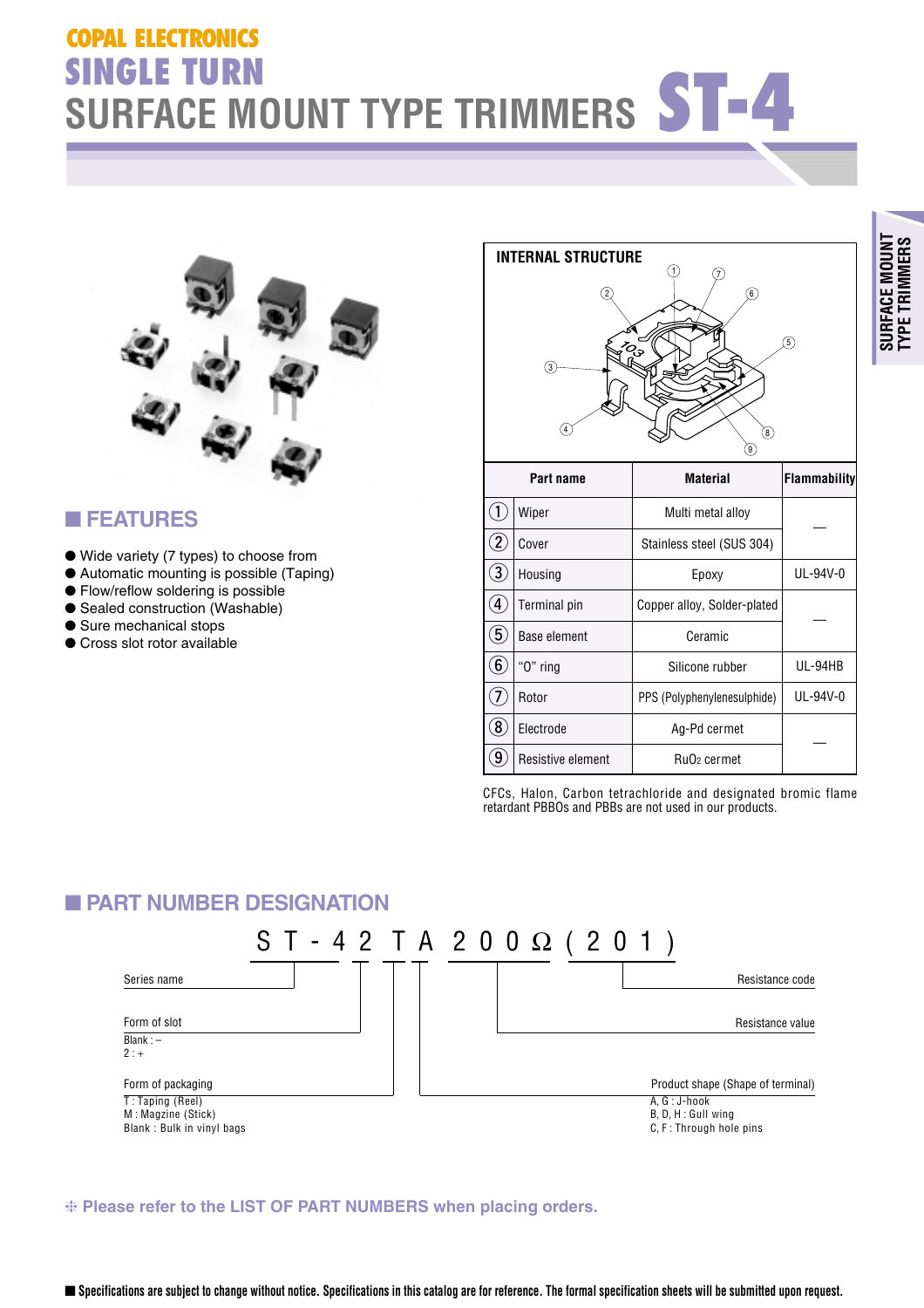#### ■ **LIST OF PART NUMBERS**

| Adjustment        | <b>Shape</b>    | Form of packaging                      |               |                            |  |
|-------------------|-----------------|----------------------------------------|---------------|----------------------------|--|
| position          | of terminal     | <b>Bulk packaging</b><br>Taping (reel) |               | <b>Magazine</b><br>(Stick) |  |
|                   | $A$ (J-hook)    | ST-4TA                                 | ST-4A         | ST-4MA                     |  |
| Top<br>adjustment | B (Gull wing)   | ST-4TB                                 | ST-4B         | ST-4MB                     |  |
|                   | $C$ (Through)   |                                        | $ST-4C$       | ST-4MC                     |  |
| Rear              | $D$ (Gull wing) | $\odot$ ST-4TD                         | $\odot$ ST-4D |                            |  |
| adjustment        | F (Through)     |                                        | $\odot$ ST-4F |                            |  |
| Side              | $G$ (J-hook)    | ST-4TG                                 | $ST-4G$       |                            |  |
| adjustment        | $H$ (Gull wing) | ST-4TH                                 | ST-4H         |                            |  |
| Pieces in package |                 | 500 pcs./reel                          | 100 pcs./pack | 50pcs./stick               |  |

| Nominal resistance range   | $10 \Omega \sim 2 \text{ M}\Omega$                                                                            |  |
|----------------------------|---------------------------------------------------------------------------------------------------------------|--|
| Total resistance tolerance | ± 20%                                                                                                         |  |
| Power ratings              | $0.25$ W (70 °C) 0 W (125 °C)                                                                                 |  |
| Resistance law             | Linear law                                                                                                    |  |
| Maximum input voltage      | DC200 V or power rating, whichever is smaller                                                                 |  |
| Maximum wiper current      | 100 mA or power rating, whichever is smaller                                                                  |  |
| Effective electrical angle | $210^\circ$ (1 turn)                                                                                          |  |
| <b>Fnd resistance</b>      | 1 % or 2 $\Omega$ , whichever is greater                                                                      |  |
| C.R.V.                     | 1 % or 3 $\Omega$ , whichever is greater                                                                      |  |
| Operating temp. range      | $-55 \approx +125$ °C                                                                                         |  |
| Temp. coefficient          | 10 $\Omega$ ~ 50 $\Omega$ : $\pm$ 250 ppm/°C maximum<br>100 $\Omega \sim 2$ M $\Omega$ : ± 100 ppm/°C maximum |  |
| Insulation resistance      | 1000 MΩ minimum (DC500 V)                                                                                     |  |
| Dielectric strength        | AC500 V, 60 s                                                                                                 |  |
| Net weight                 | Approx. 0.12 g (ST-4A, B, C, D, F)<br>Approx. 0.22 g (ST-4G, H)                                               |  |

#### **<Nominal resistance values>**

|              | $\Theta$ 10 $\Omega$ $\Theta$ 20 $\Omega$ 50 $\Omega$ 100 $\Omega$ 200 $\Omega$ 1 |  |  |  | $500 \Omega$                                                                                           | 1 k $\Omega$ | $2 k\Omega$         | $5 \text{ k}\Omega$ |
|--------------|-----------------------------------------------------------------------------------|--|--|--|--------------------------------------------------------------------------------------------------------|--------------|---------------------|---------------------|
| $10 k\Omega$ |                                                                                   |  |  |  | $20 \text{ k}\Omega$   50 k $\Omega$   100 k $\Omega$   200 k $\Omega$   500 k $\Omega$   1 M $\Omega$ |              | $2 \text{ M}\Omega$ |                     |
| Fig. $1$     |                                                                                   |  |  |  |                                                                                                        |              |                     |                     |

: Not manufactured  $\overline{\text{#}}$  The above part numbers are all available with the respective combination of <Nominal resistance values> (Fig. 1).

❈ Verify the above part numbers when placing orders.

❈ Taping and magazine versions must be purchased in reel units.

 $\cdot$  Cross slot available : ST-42  $\Box$ 

#### A **: Semi-standard**

#### ■ **ELECTRICAL CHARACTERISTICS** ■ **MECHANICAL CHARACTERISTICS**

| Mechanical angle       | $240^\circ$ (1 turn)                                             |  |  |
|------------------------|------------------------------------------------------------------|--|--|
| Operating torque       | 10 mN $\cdot$ m {102 gf $\cdot$ cm} maximum                      |  |  |
| Stop strength          | 30 mN·m {306 gf·cm} minimum                                      |  |  |
| <b>Rotational life</b> | 100 cycles $\left[\Delta R/R \leq \pm (2 \Omega + 3 \%) \right]$ |  |  |
| Thrust to rotor        | $5 N$ {0.51 kgf} minimum                                         |  |  |
| Solderability          | $235 °C$ , 2 s                                                   |  |  |
| Shear (Adhesion)       | 5 N {0.51 kgf} 10 s                                              |  |  |
| Substrate bending      | Width 90 mm, bend 3 mm,<br>$5 s$ , 1 time                        |  |  |
| Pull-off strength      | 5 N {0.51 kgf} 10 s                                              |  |  |

{ } : Reference only

#### ■ **ENVIRONMENTAL CHARACTERISTICS**

| <b>Test item</b><br>Test conditions |                                                                                                              | <b>Specifications</b>                                |  |
|-------------------------------------|--------------------------------------------------------------------------------------------------------------|------------------------------------------------------|--|
| Thermal shock                       | $-65 - +125$ °C<br>$(0.5 h)$ , 5 cycles                                                                      | [ $\Delta$ R/R $\leq$ 2 %]<br>$SS \leq 1 \%$         |  |
| Humidity                            | $-10 \sim +65$ °C (80 ~ 98 %RH),<br>10 cycles, 240 h                                                         | $\lceil \Delta R/R \leq 2 \% \rceil$                 |  |
| Shock                               | 981 m/s <sup>2</sup> , 6 ms<br>6 directions for 3 times each                                                 | $\lceil \Delta R/R \leq 1 \% \rceil$                 |  |
| Vibration                           | Amplitude of 1.52 mm or Acceleration<br>of 196 m/s <sup>2</sup> , 10~2000 Hz, 3 directions,<br>12 times each | $[S.S. \le 1\%]$                                     |  |
| Load life                           | 70 °C, 0.25 W<br>1000h                                                                                       | $\lceil \Delta R/R \leq 3 \% \rceil$<br>[S.S. ≤ 1 %] |  |
| Low temp. operation                 | –55 °C. 2 h                                                                                                  | [ $\Delta$ R/R $\leq$ 2 %]<br>$[S.S. \leq 2\%]$      |  |
| High temp. exposure                 | 125 °C, 250 h                                                                                                | [ $\Delta$ R/R $\leq$ 3 %]<br>[S.S. ≤ 2 %]           |  |
| Immersion seal                      | 85 °C.60 s                                                                                                   | No leaks<br>(No continuous bubbles)                  |  |
| Soldering heat                      | 260 °C, 10 s or<br>$215 °C$ , $35 s$                                                                         | [ $\Delta$ R/R $\leq$ 1 %]                           |  |

<sup>∆</sup>R/R : Change in total resistance S.S. : Setting stability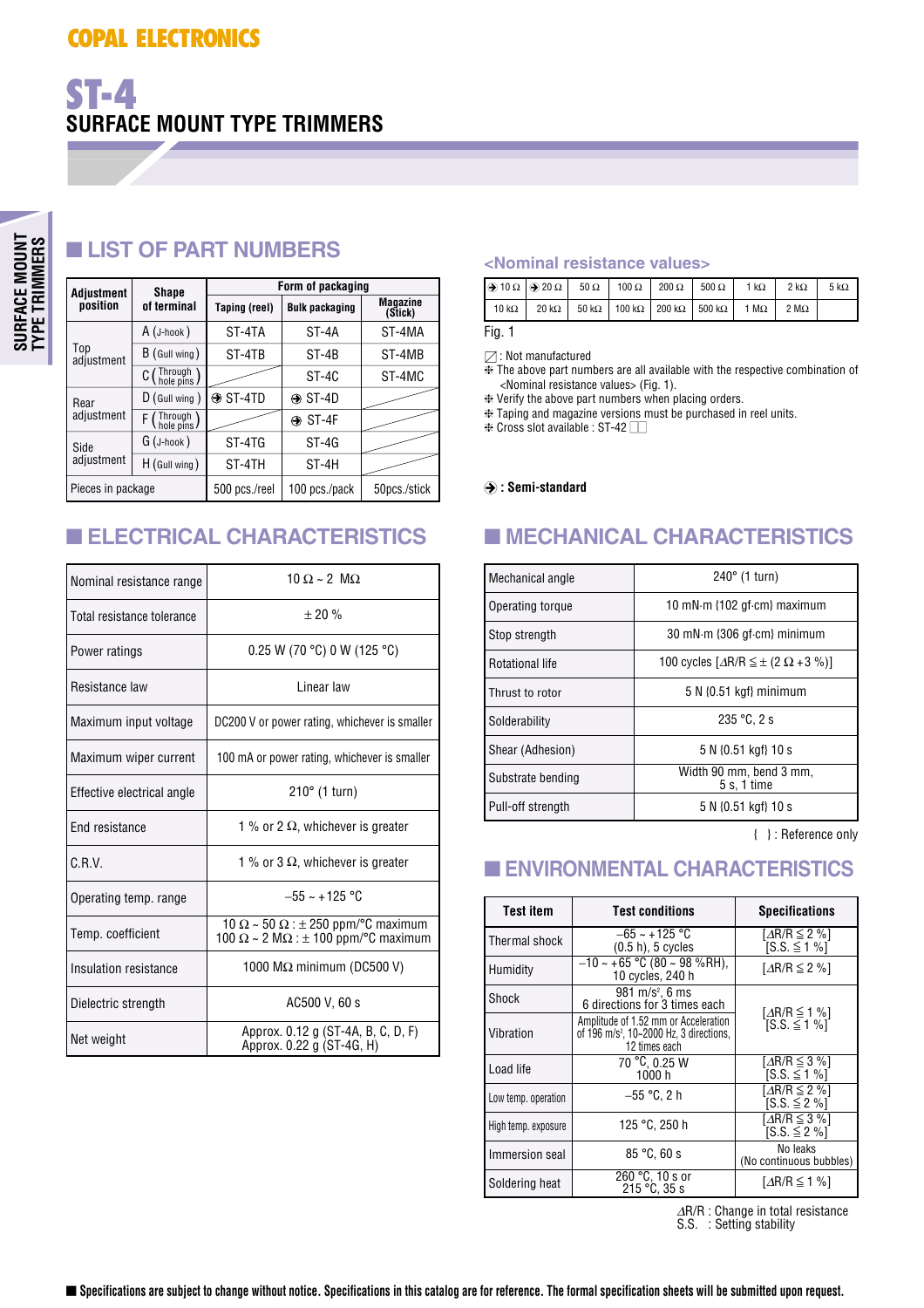# **SURFACE MOUNT TYPE TRIMMERS ST-4**

#### ■ **MAXIMUM INPUT RATINGS**

| <b>Nominal resistance values</b>                        | <b>Resistance code</b>                 | <b>Maximum input voltage</b>                 | <b>Maximum wiper current</b>               |
|---------------------------------------------------------|----------------------------------------|----------------------------------------------|--------------------------------------------|
| $(\Omega)$                                              |                                        | (V)                                          | (mA)                                       |
| 10<br>$\bigcircledast$<br>20<br>50<br>100<br>200<br>500 | 100<br>200<br>500<br>101<br>201<br>501 | 1.00<br>2.00<br>3.53<br>5.00<br>7.07<br>11.2 | 100<br>100<br>70.7<br>50.0<br>35.4<br>22.4 |
| 1 <sub>k</sub>                                          | 102                                    | 15.8                                         | 15.8                                       |
| 2k                                                      | 202                                    | 22.4                                         | 11.2                                       |
| 5k                                                      | 502                                    | 35.4                                         | 7.07                                       |
| 10k                                                     | 103                                    | 50.0                                         | 5.00                                       |
| 20k                                                     | 203                                    | 70.7                                         | 3.54                                       |
| 50 k                                                    | 503                                    | 112                                          | 2.24                                       |
| 100k                                                    | 104                                    | 158                                          | 1.58                                       |
| 200 k                                                   | 204                                    | 200                                          | 1.00                                       |
| 500 k                                                   | 504                                    | 200                                          | 0.40                                       |
| 1 M                                                     | 105                                    | 200                                          | 0.20                                       |
| 2 M                                                     | 205                                    | 200                                          | 0.10                                       |

A **: Semi-standard**

#### ■ **RECOMMENDED P.C.B. PAD OUTLINE DIMENSIONS**







● **ST-4G** ● **ST-4H** 





Note) The zero point is the center of mounting.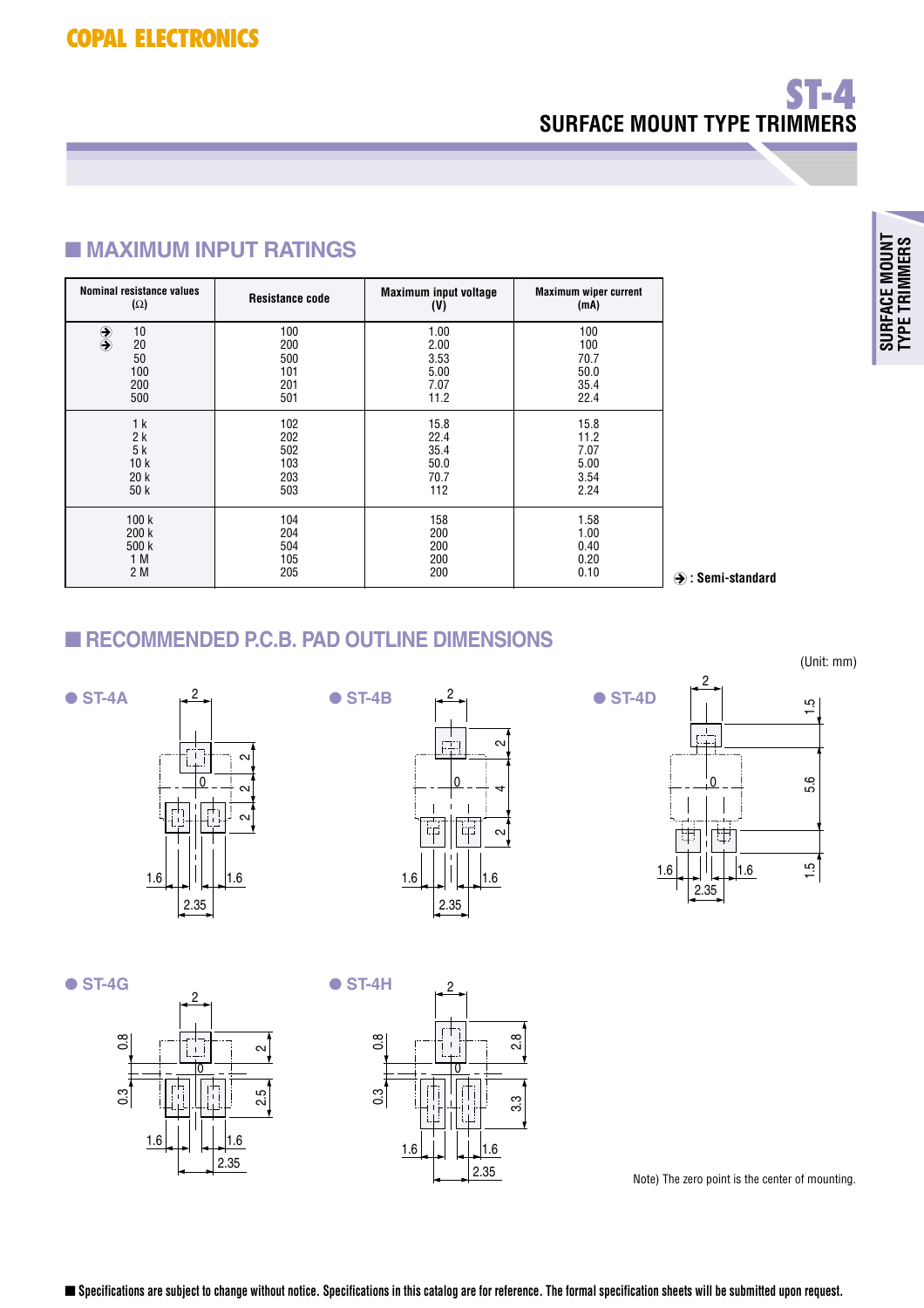# **SURFACE MOUNT TYPE TRIMMERS ST-4**

### ■ **OUTLINE DIMENSIONS**









3

С

Unless otherwise specified, tolerance  $: \pm 0.3$  (Unit: mm)

 $\circ$ 



● **ST-4B Top adjustment**



 $0.35$  min. 0.35 min. 0.35 min. 6.2 0.35 min. 2.3  $t = 0.15$ Solder-plated

1.2 2.35  $2 - 0.8$ 

● **ST-4C**







● **ST-4G Side adjustment** 5

> $\frac{1}{3}$  $-5.7$  $rac{4}{5}$





4.5

 $t = 0.15$ Solder-plated

■ Specifications are subject to change without notice. Specifications in this catalog are for reference. The formal specification sheets will be submitted upon request.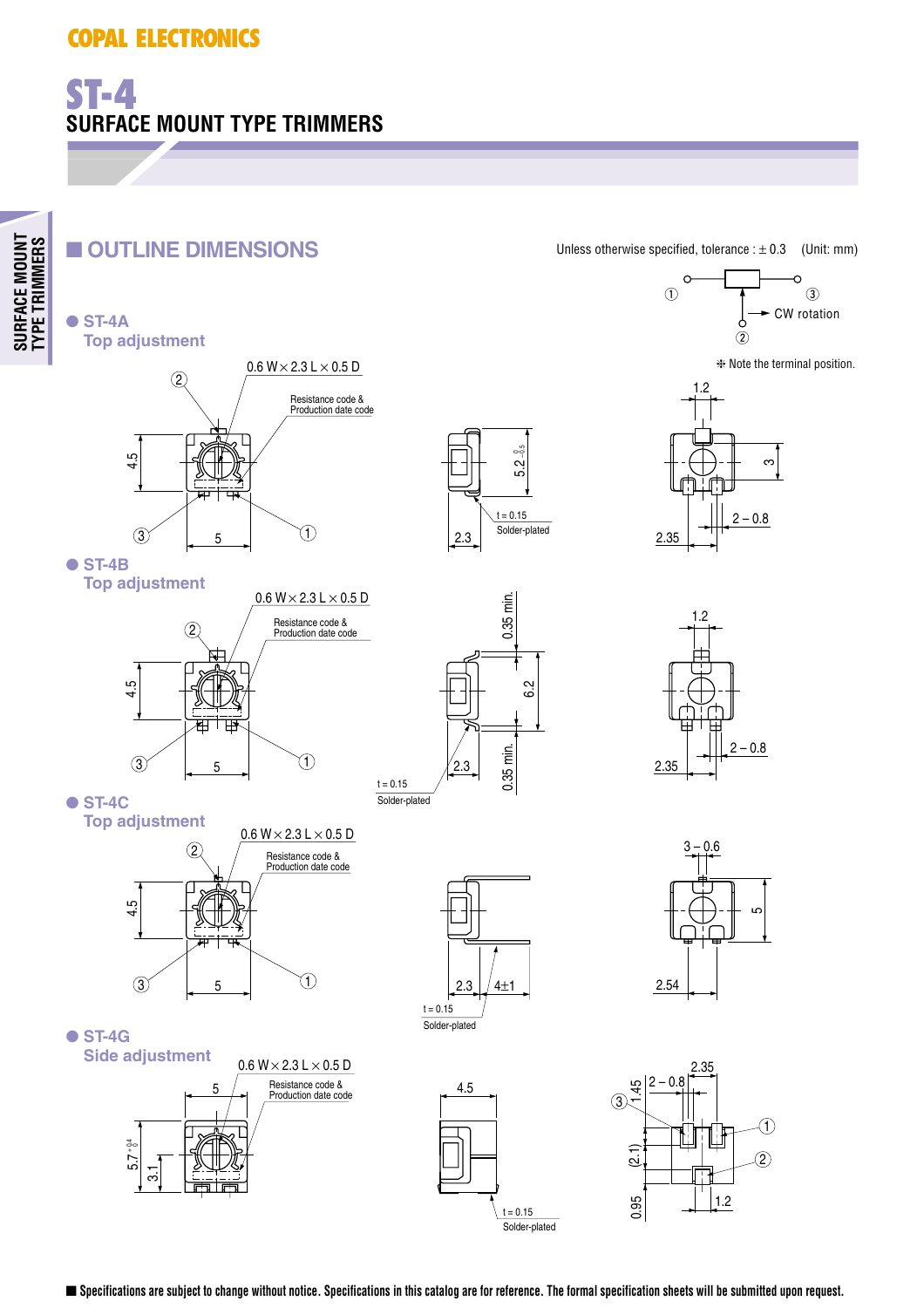# **SURFACE MOUNT TYPE TRIMMERS ST-4**



■ Specifications are subject to change without notice. Specifications in this catalog are for reference. The formal specification sheets will be submitted upon request.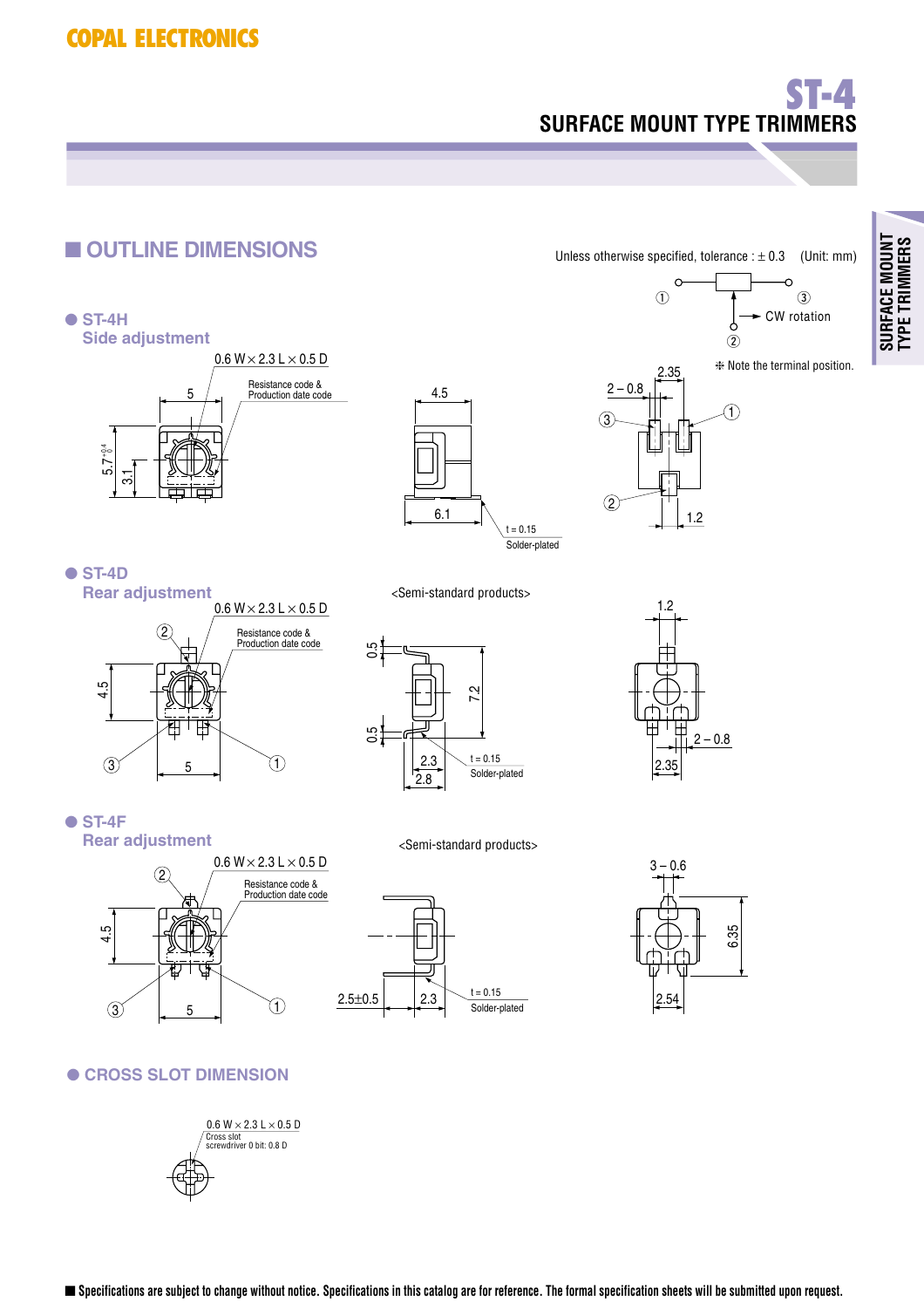### **COPAL ELECTRONICS OPAL**

#### ■ **PACKAGING SPECIFICATIONS**

#### **<Taping packaging specifications>**

**SURFACE MOUNT TYPE TRIMMERS**

SURFACE MOUNT<br>TYPE TRIMMERS

- Taping version is packaged in 500 pcs. per reel. Orders will be accepted for units of 500 pcs., i.e., 500, 1000, 1500 pcs., etc.
- ST-4TA, TB and TD versions are boxed with 4 reels (2000 pcs.). ST-4TG and TH versions are boxed with one reel (500 pcs.).

#### ● EMBOSSED TAPE DIMENSIONS ● **REEL DIMENSIONS**

Maximum number of consecutive missing pieces=2 Leader length and reel dimension are shown in the diagrams below.

(Unit: mm)





#### ● **Reel & embossed tape materials** Embossed tape: Plastic Reel: Paper

- **Embossed tape pull strength** 9.8 N {1kgf} minimum
- **Peeling strength of seal tape** 0.098~0.69 N {10~70gf}

{ } : Reference only

#### ● ST-4TA/TB/TD ● ST-4TG/TH



#### ● **Test method for peeling strength of seal tape**